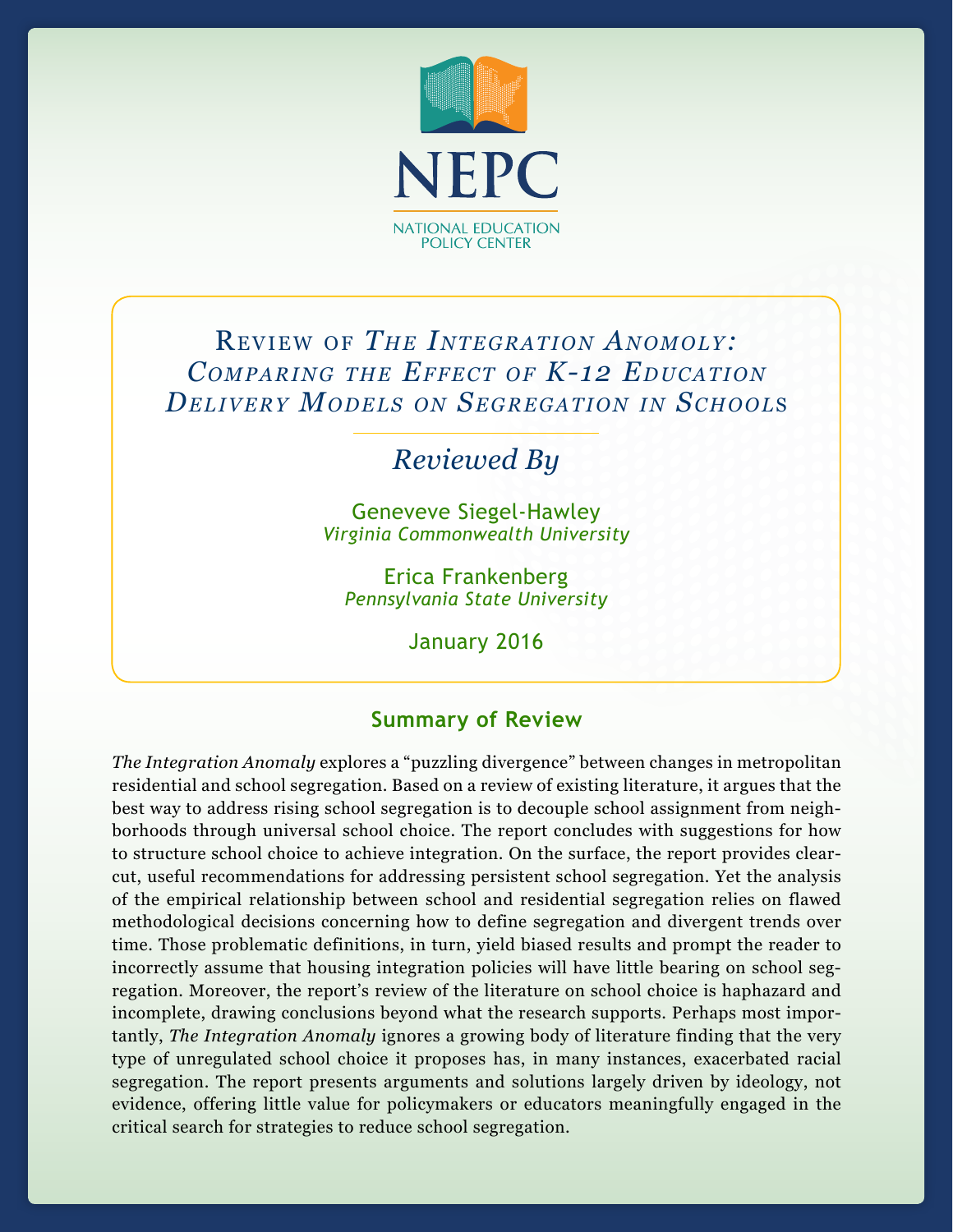# **Kevin Welner** *Project Director* **William Mathis** *Managing Director* **Alex Molnar** *Publishing Director*

**National Education Policy Center**

School of Education, University of Colorado Boulder, CO 80309-0249 Telephone: (802) 383-0058

Email: NEPC@colorado.edu http://nepc.colorado.edu



This is one of a series of Think Twice think tank reviews made possible in part by funding from the Great Lakes Center for Education Research and Practice. It is also available at http://greatlakescenter.org.

*This material is provided free of cost to NEPC's readers, who may make non-commercial use of the material as long as NEPC and its author(s) are credited as the source. For inquiries about commercial use, please contact NEPC at nepc@colorado.edu.*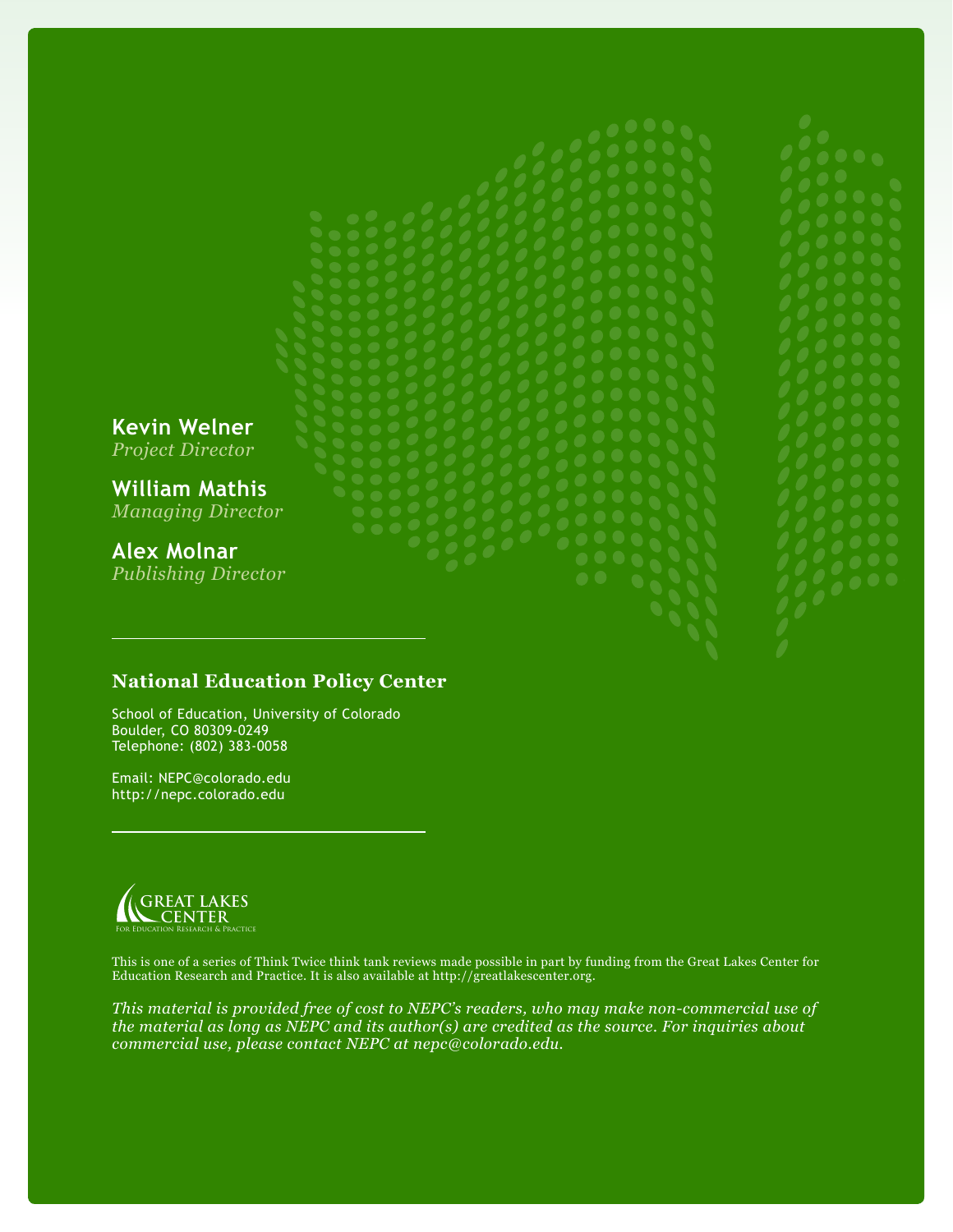# REVIEW OF *THE INTEGRATION ANOMOLY*: *COMPARING THE EFFECT OF K-12 EDUCATION DELIVERY MODELS ON SEGREGATION IN SCHOOLS*

*Genevieve Siegel-Hawley, Virginia Commonwealth University Erica Frankenberg, Pennsylvania State University* 

# **I. Introduction**

At a time of growing diversity in the U.S., school segregation is deepening. This matters because students who attend racially isolated minority schools have weaker educational opportunities and outcomes, and because well-designed diverse schools benefit all students.<sup>1</sup> Such evidence buttressed the 2007 Supreme Court decision in *Parents Involved<sup>2</sup>* and the federal government's 2011 guidance to school districts outlining the compelling interest in voluntarily pursuing integration. Yet legal and political restrictions on how schools and districts can address school segregation are pervasive, prompting some advocates to zero in on housing policy as a means to promote school integration.<sup>3</sup>

Adding to the policy options (and debates), the last several decades have witnessed the explosion of school choice. While some choice-based efforts initially were designed to further school desegregation efforts, more recently politicians on both sides of the aisle have framed school choice as an important policy goal in its own right. Suggestions that choice may impede other policy goals like school desegregation or student achievement thus are often contested.

This report, *The Integration Anomaly: Comparing the Effects of K-12 Education Delivery Models on Segregation in Schools,* written by Benjamin Scafidi and published by the Friedman Foundation,4 explores growing school segregation amid declining housing segregation. It then examines whether school choice can help mitigate rising school segregation. As the popularity of school choice continues to mount, particularly among policymakers, this review analyzes the report's claims regarding divergent metropolitan school and residential segregation trends and whether a universal system of school choice offers the solution to persisting school segregation.

# **II. Findings and Conclusions of the Report**

The report draws on existing analyses of residential segregation in the nation's metropolitan areas, and compares them to the author's calculations of metropolitan school segregation of third grade black and non-black students using the Dissimilarity Index. According to the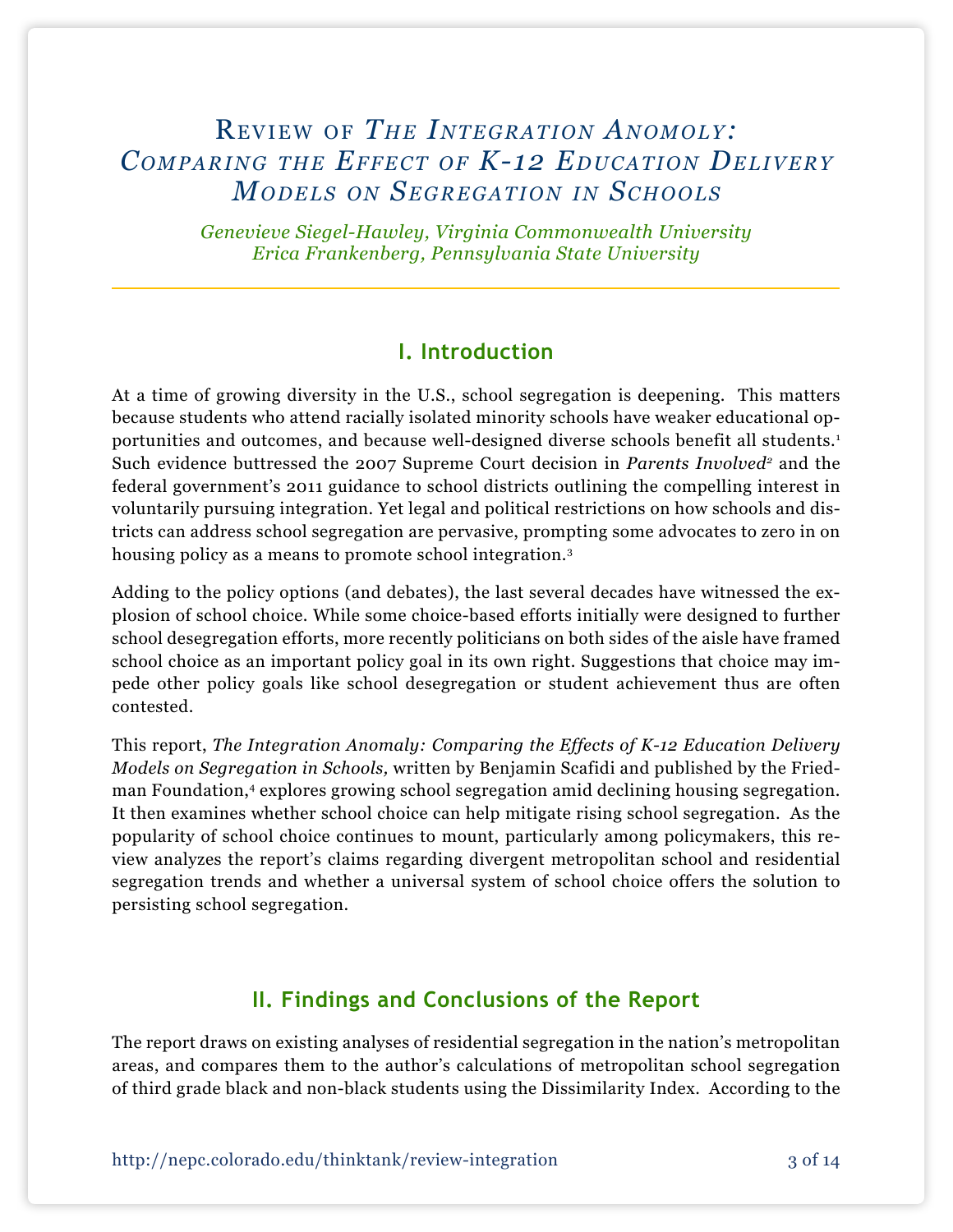author, only 28% of 215 metropolitan areas experienced neighborhood and school segregation changes that were similar in magnitude and direction (either both increasing or both decreasing) from 2000 to 2010.5 An additional 28% of metro areas experienced diverging trends, with 55 of 60 metros in this category reporting declines in residential segregation but increases in school segregation. In the remaining 44% of metros, school and residential segregation change in the same direction but differ in magnitude.

From this descriptive empirical examination, the report makes a remarkable leap to conclude that the public school system has been unsuccessful at reducing school segregation and should emphasize greater school choice. A selected review of literature on school choice is used to assert that increasing choice will further school integration. The report contends that introducing significantly expanded school choice would "uncouple the decisions of where to live and where to send children to school" and "allow schools to provide non-uniform educational options, thereby giving parents reasons to choose schools that go beyond just 'peer quality'."6 It closes with recommendations for connecting choice to integration in ways that would permit greater access to both public and private schooling options.

## **III. The Report's Rationale for Its Findings and Conclusions**

*The Integration Anomaly* assumes that competition unleashed by unrestricted school choice will promote integration. Choice offers families a way to find the best educational fit for their children, helps weed out low-performing schools, and breaks the link between school and residential decisions, so the thinking goes. A greatly expanded version of choice can therefore be employed to positively diminish school segregation. Despite the emphasis of this report, the empirical analysis presented does not examine the actual impacts of school choice on integration; rather it explores the diverging relationship between school and residential segregation. After concluding that the mismatch between housing and school segregation trends is puzzling—but of concern—central assertions related to school choice and integration are backed by an oddly selected and incomplete review of literature. Later in the report, the rationale for how to design an integrating school choice system is based on international examples that may not apply to the U.S. context, a preliminary and dated treatment of domestic choice, and superficial discussions of hypothetical universal choice programs.

# **IV. The Report's Use of Research Literature**

To support its claims, the report draws in limited ways on three categories of research literature—school and residential segregation trends, the relationship between school choice and integration, and best practices for designing choice to foster integration. Key studies are excluded from each category, which leads to conclusions about segregation and choice that are either heavily contested or contradicted in peer-reviewed literature. Nowhere does the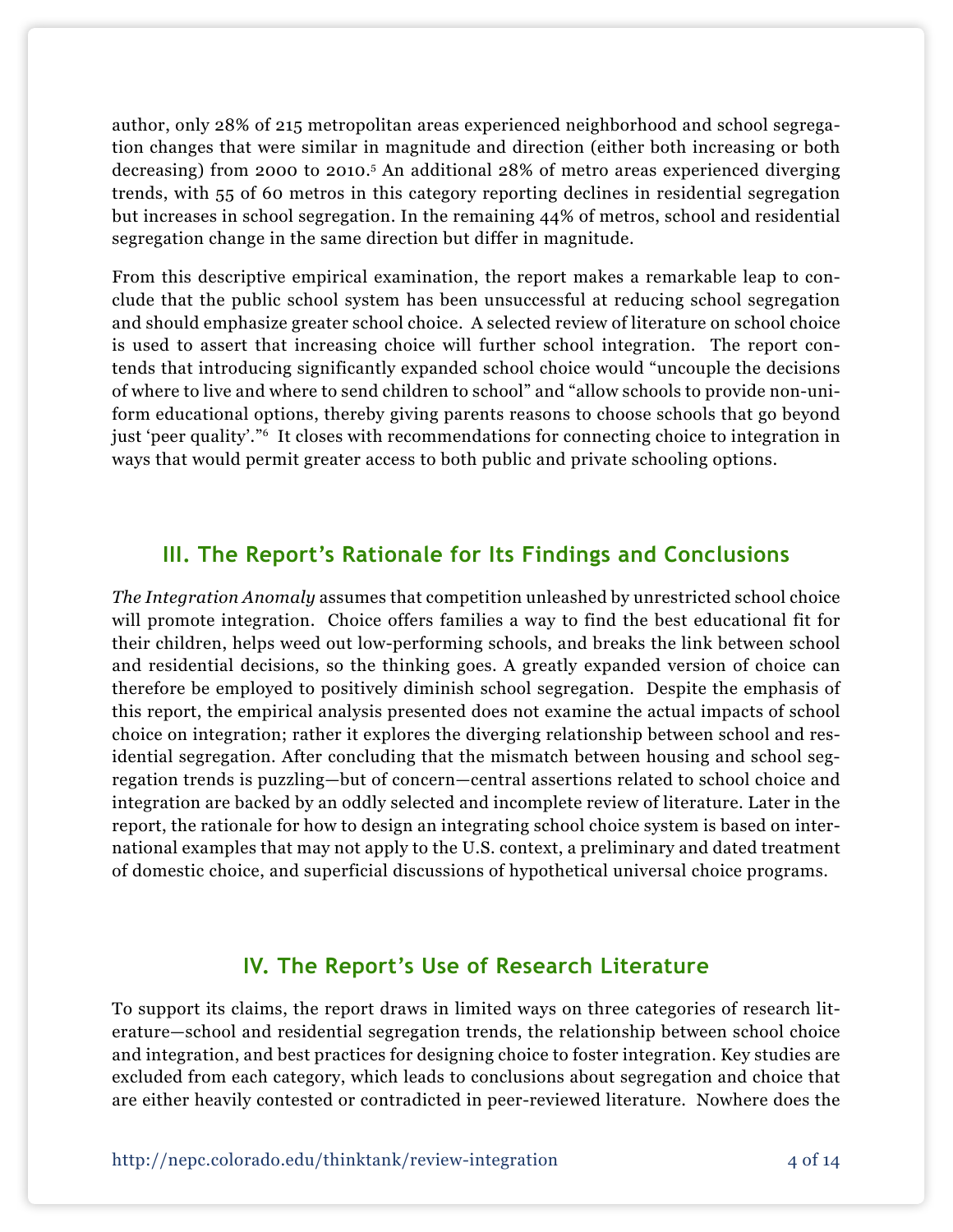report provide a clear rationale for the inclusion or exclusion of certain studies or bodies of research.

#### **Residential and school segregation trends**

The report draws on a single, well-publicized (though non-peer-reviewed) 2012 study published by the Manhattan Institute called "The End of the Segregated Century," which showed declines in black-nonblack residential segregation since 1970. Yet critics of that study argued that nearly all-black neighborhoods remain stubbornly segregated,7 that the relationship between racially segregated neighborhoods and neighborhoods of concentrated poverty is strengthening,<sup>8</sup> and that the general trend toward integration, driven in large part by the growing suburbanization of minority groups, may not be stable.9 *The Integration Anomaly*, then, presents a rosy, oversimplified view of residential segregation not grounded in a broader reading of the literature.

A synthesis of literature on school segregation patterns follows the discussion of residential trends. While the report suggests that the divergence between school and residential segregation is puzzling, numerous studies have sought to parse out the different issues contributing to rising levels of school segregation. Among the key factors linked to growing school segregation is one that *The Integration Anomaly* identifies as the solution to rectifying it: the explosion of school choice. A recent analysis of metropolitan school segregation in the U.S. between 1993 and 2010 is the latest study to find that segregation was most extreme when families have many private or charter school options or when they can choose from a variety of school districts due to regional fragmentation.<sup>10</sup>

Furthermore, over time and in metropolitan areas with different jurisdictional boundary structures or desegregation policies, the relationship between school and neighborhood segregation has been far more fluid than the report suggests. Research on city-suburban school desegregation efforts, for instance, shows that plans encompassing large parts of a metropolitan area are linked to marked declines in both school *and* housing segregation.<sup>11</sup> In other places, the relationship between school and residential segregation strengthened as school systems, particularly in the South, lost the integrating advantage they enjoyed under mandatory desegregation plans.12

Finally, the report ignores the well-established role inclusionary housing policy can play in addressing such patterns. One study indicated, for instance, that low-income students benefitting from a housing policy that set aside affordable units near high opportunity schools markedly outperformed their peers in high-poverty schools benefitting from many extra resources.13

#### **Relationship between school choice and integration**

The report ignores a robust literature that (1) finds key distinctions in the relationship be-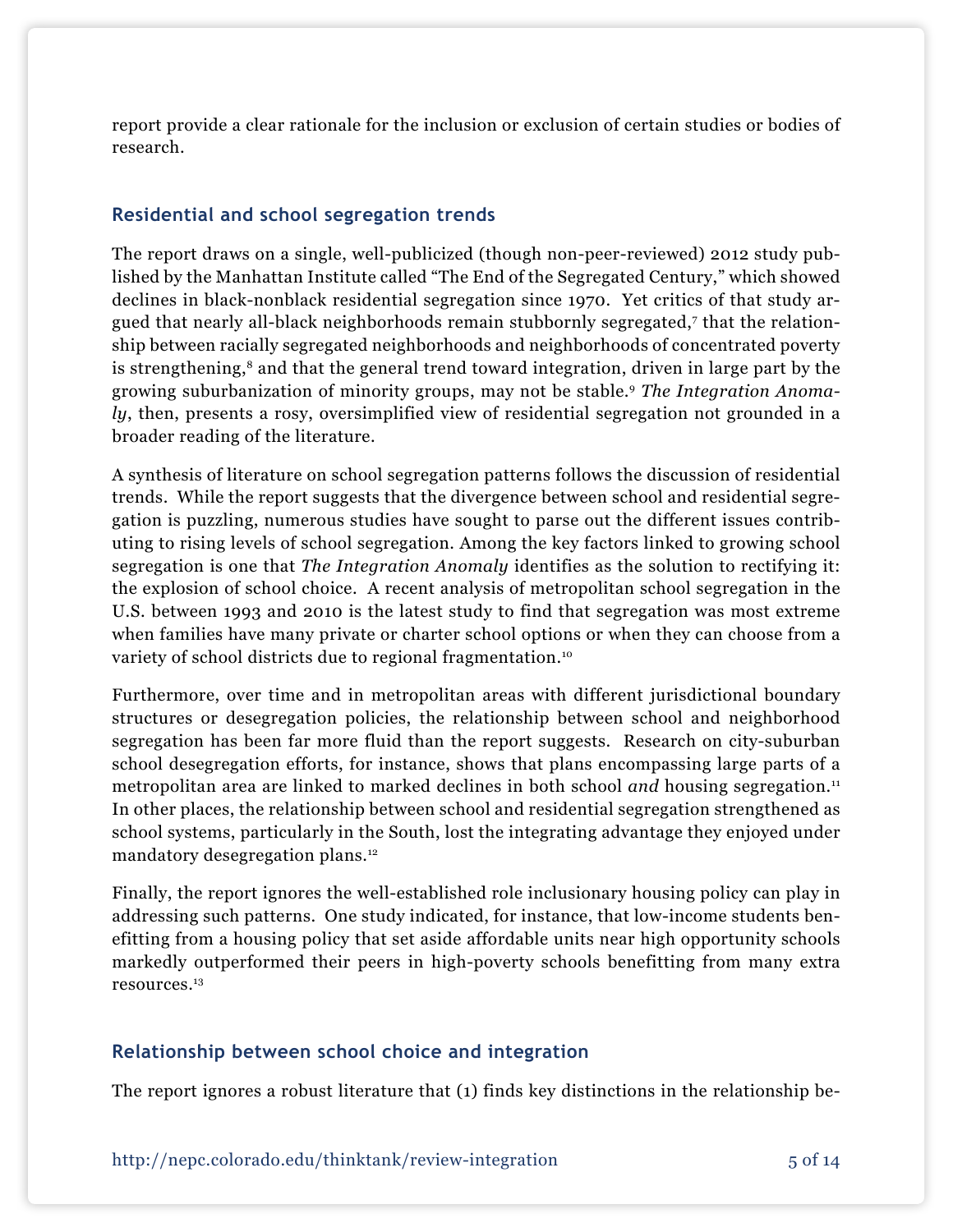tween segregation and various types of school choice (e.g. charter schools, magnet schools, controlled choice, intra- and inter-district transfers, vouchers, private schools) and (2) identifies how and why parents choose schools. Instead, it relies upon strangely curated literature focusing on charter schools, within-school segregation, international school choice and simulations—much of which seems irrelevant to the focus of the report.

#### **What we know about the link between different types of choice and segregation.**

Worldwide evidence links certain kinds of choice to stratification.<sup>14</sup> In the U.S., open enrollment, or the unrestricted choice of public schools within or across districts, is allowed in many communities.15 Constraints such as a lack of information or providing free transportation often prevent families from taking advantage of the policy, however, and white, advantaged or higher-performing students are much more likely to utilize choice in ways that exacerbate segregation.16

Similar findings extend to charter schools, where evidence of white segregation emerges alongside minority segregation.17 In fact, *The Integration Anomaly's* description of the charter school literature pertaining to segregation is woefully inadequate. This is especially noteworthy as charter schools are largely unregulated in terms of their impact on segregation.<sup>18</sup> Though the report indicates that mixed findings emerge in well-designed research, it only cites two analyses. It then misleadingly suggests findings from those studies differ when both find that black students transfer to more segregated charter schools. The report also ignores research confirming and expanding on those trends for different states and for other groups of students besides African-American students.19 Simply put: on virtually every measure and at each level of geography, research shows that charter schools are more segregated than our already increasingly segregated traditional public schools. 20

#### **How and why parents choose schools**

The report unnecessarily relies on speculation and simulation to construct models of how families choose neighborhoods and schools. Contrary to assertions and recommendations in the report, qualitative studies of white, affluent parents find they choose schools based on word-of-mouth information closely tied to the racial/ethnic and socioeconomic makeup of the school, *not* through actual visits or a nuanced reading of publicly available education data.21 In other words, advantaged parents often make decisions about schools and districts based on the "good" or "bad" reputation that friends and acquaintances pass on. Quantitative evidence also shows that white families are more likely to exit traditional public schools or school zones with higher proportions of nonwhite students.<sup>22</sup> Moreover, this type of sorting extends to private schools. Highly educated white, advantaged families who either went to private schools as students or who were concerned with maintaining social advantage were more likely to opt in to private school settings.<sup>23</sup>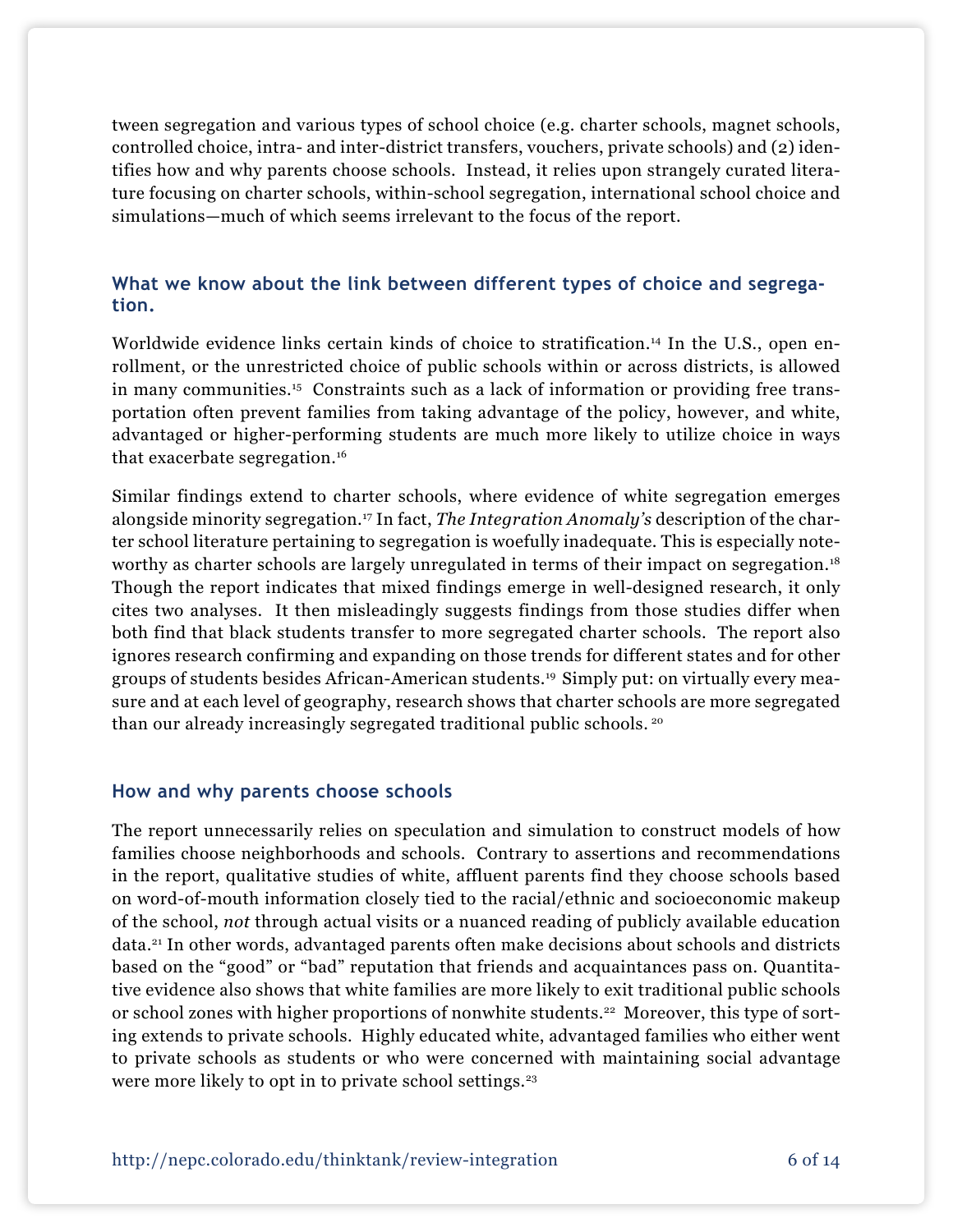What all of these studies have in common is that they examine the behavior of the advantaged parent groups who do engage with unrestricted choice—the policy prescription at the heart of this report—and find that their behavior often exacerbates stratification. Schools competing to attract families and students with the most concentrated advantages will need to serve very high proportions of advantaged students, effectively locking out the families and students who most need quality school choices.

#### **How to design school choice to promote integration**

Alongside accumulated evidence indicating that choice and stratification often go handin-hand, studies show that carefully designed school choice can be used to promote integration.24 Attention to civil rights protections like extensive outreach, free transportation, diversity goals and interest-based admissions is fundamentally critical.25 Without such protections, less well-off families either will not know about the school, or will not be able to get their children to it, or—assuming they overcome those barriers—run into a selective admissions process based on test scores that measure wealth more than anything else.<sup>26</sup> Yet the report ignores these well-documented and essential strategies in favor of a set of recommendations for expanding unrestricted school choice.

# **V. Review of the Report's Methods**

The report's methods are defined by unusual analytic choices for the empirical analysis of school and residential segregation and, as discussed above, selectively chosen studies that result in an incomplete and misleading review of literature on school choice. On both key parts of the report, the author's decisions are questionable, seriously undermining the credibility of his conclusions regarding both school and residential segregation trends and the use and design of school choice.

The empirical analysis at the heart of *The Integration Anomaly* analyzes changes in school segregation and neighborhood segregation from 2000 to 2010 using the Dissimilarity Index (DI) to evaluate whether segregation has increased or decreased. The DI is measured on a 0-100 scale and analyzes the segregation of two groups from one another (as opposed to a multi-group measure like the Entropy Index). It is a descriptive measure detailing how evenly two groups are distributed within a geographic unit, in this case, metropolitan areas. While used more frequently in neighborhood contexts, DI is of less utility for measuring school segregation because it does not indicate the interracial exposure groups would have to one another in an actual school setting.<sup>27</sup>

Beyond issues with the broad measure of segregation chosen to analyze school segregation, a number of other methodological concerns emerge. One is the use of black-nonblack as the two "groups." While this racial categorization was occasionally used in southern desegregation cases, today educational or residential segregation analyses seldom employ it for two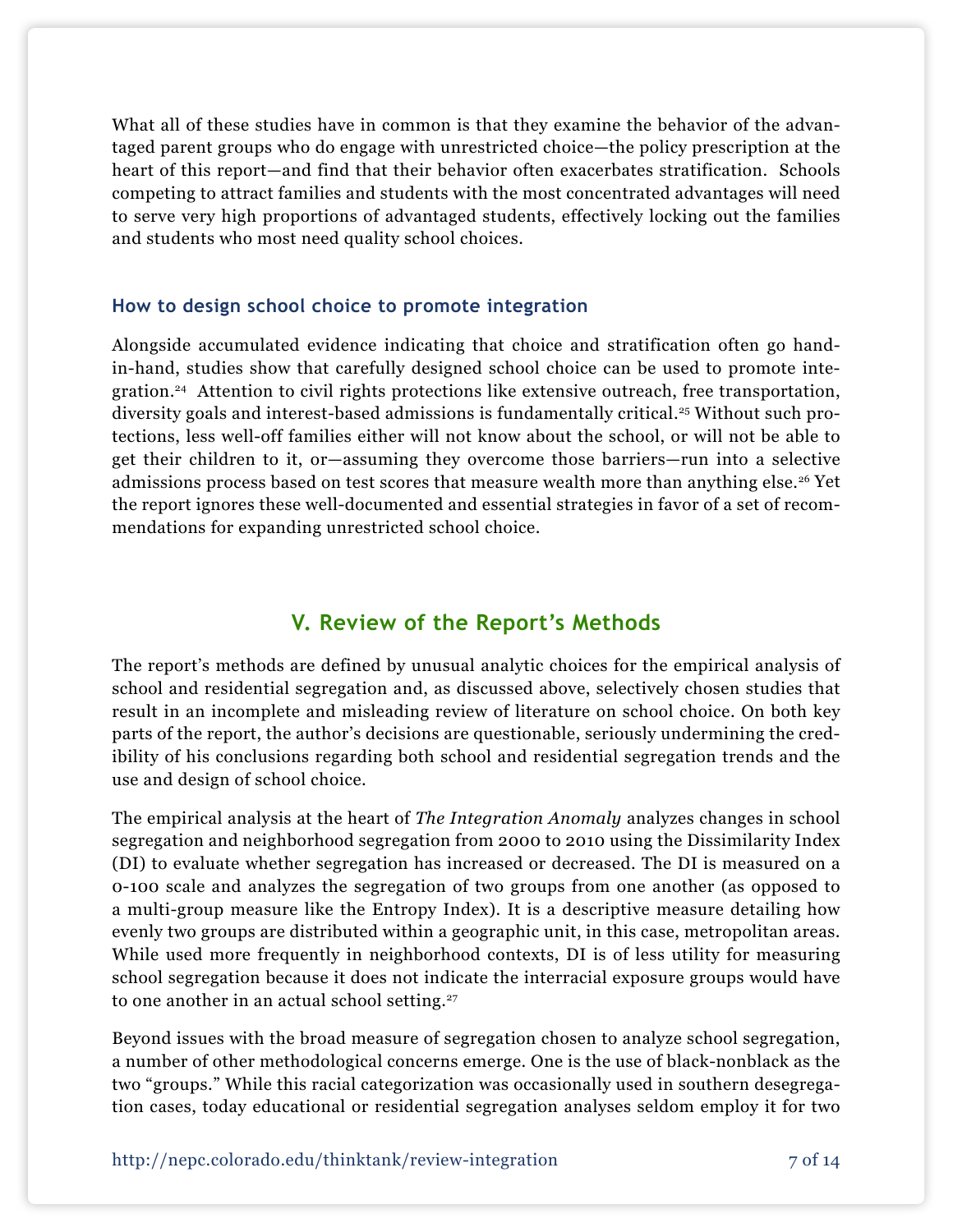major reasons.28 First, in some regions, like the West, black students make up such a small percentage of the enrollment that the black-nonblack classification does not make sense. Black students are now the third largest group in all U.S. public schools behind whites and Latinos. Second, contact with white students historically has been central to integration and equity.29

A second methodological concern dealt with the decision to focus on third graders. It is more typical to use an entire school level, often elementary school grades. Likewise, instead of using an absolute number of students as a minimum cut-off for consideration, it would be more reasonable to use a percentage (e.g.,  $5\%$ ). The report does not indicate how many metropolitan areas were excluded because they reported fewer than 200 African-American third graders in 2010, but our best estimate is that approximately 150 were omitted, or about 40%. Taken together, these decisions likely skewed the analysis, particularly in places where Latino groups are larger.

A final significant issue arises with the author's definition of divergent patterns of school and residential segregation. If residential and school segregation changes in a particular metro are within two points of each other, the author considers them the "same trend." Even accepting this seemingly arbitrary band, for which the author gives no explanation, only 28% of the metros actually reported divergent changes in school and residential segregation. In the vast majority, residential and school segregation changes were either the same or just differed in magnitude. Importantly, though, other demography literature typically uses a much larger variation in dissimilarity over time before interpreting it as meaningful change.30 So what the report labels a contradictory trend may in fact represent minimal or no meaningful change in segregation. In our reanalysis of the author's data, we found that relying on a more commonly used 10-point cut-off yielded very different conclusions. Using the 10-point band, fewer than 4% of the metros reported significantly divergent trends in residential and school segregation (Tables 1a & 1b).

|                  | $\overline{\phantom{a}}$ | . | $\overline{\phantom{0}}$ |           | $\sim$ $\sim$<br>. |  |
|------------------|--------------------------|---|--------------------------|-----------|--------------------|--|
|                  |                          |   |                          |           |                    |  |
| ___<br>2000-2010 |                          |   |                          | __<br>___ |                    |  |

**Tables 1a & 1b: Metropolitan-level residential and school segregation changes,** 

|                               | Decreasing residential<br>segregation change | <b>Increasing residential</b><br>segregation change |
|-------------------------------|----------------------------------------------|-----------------------------------------------------|
| Increasing School Segregation |                                              |                                                     |
| Decreasing School Segregation |                                              |                                                     |

Note: This table only includes the 29 metropolitan areas where change in school segregation DI was 10 points or more; all others (n=186) experienced change that was less than 10 points.

|                                    | <b>Decreasing school</b><br>segregation change | <b>Increasing school</b><br>segregation change |
|------------------------------------|------------------------------------------------|------------------------------------------------|
| Increasing Residential Segregation |                                                |                                                |
| Decreasing Residential Segregation |                                                |                                                |

Note: This table only includes the 15 metropolitan areas where change in residential segregation DI was 10 points or more; all others (n=200) experienced change that was less than 10 points.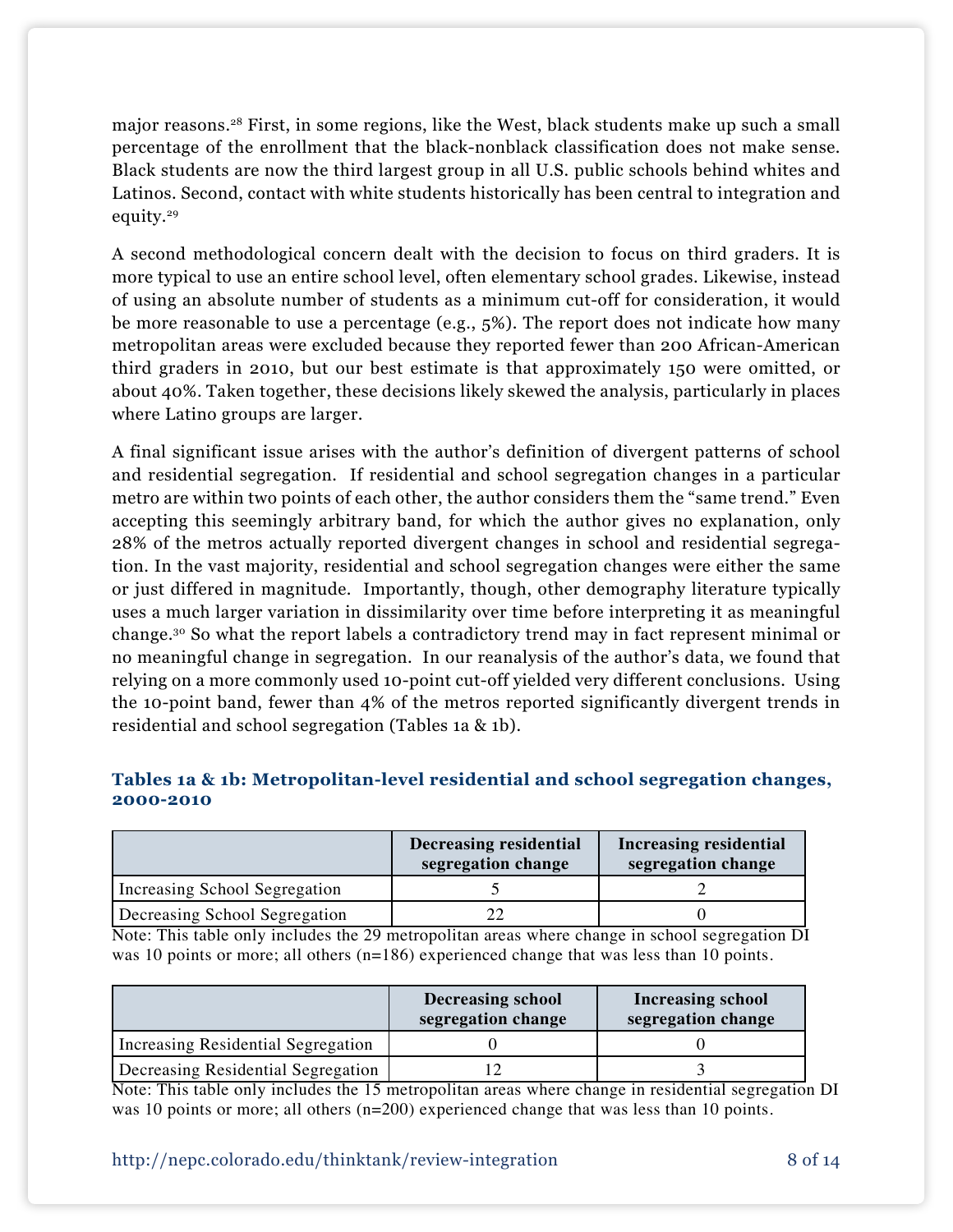# **VI. Review of the Validity of the Findings and Conclusions**

The empirical analysis anchoring *The Integration Anomaly* flows from questionable methodological decisions and data interpretations that overstate and oversimplify the relationship between school and residential segregation. The report asserts simply that residential segregation is declining as school segregation is increasing. Our careful unpacking of existing research suggests something quite different: that the relationship between school and residential segregation is fluid, influenced by a host of factors—including the design and extent of school choice.<sup>31</sup> Yet based on trends in less than one-third of the metropolitan areas studied, and even fewer using more appropriate methodology, the report advocates for a radical national policy shift to universal school choice. This sweeping ideological conclusion does not flow logically from either the author's own empirical analysis or a careful review of existing research.

The second half of the report revolves around assumptions about choice and competition not born out in the literature. It ignores an abundance of studies indicating that civil rights protections like transportation, outreach and diversity goals are essential for school choice to actually promote integration.<sup>32</sup> It also engages in speculation about the racial preferences of advantaged parents, overlooking the body of research actually examining those preferences. When research on school choice *is* addressed, discussion of it either suffers from invalid or unspecified inclusion/exclusion criteria, a lack of nuance or a failure to draw clear, rational connections to segregation and integration.

A considerable amount of new information is introduced in the conclusion of the report. Without supporting material, the reader is left to wonder about key recommendation points, including whether or not it possible to "mandate equality," or why the cost of transporting students for integration would be prohibitive, but not the cost of providing universal school choice vouchers. The author also takes off the table a number of options for connecting choice to integration (e.g., controlled choice, lottery-based admissions) backed by research.

### **VII. Usefulness of the Report for Guidance of Policy and Practice**

*The Integration Anomaly* helpfully focuses on the persisting problem of school segregation and describes some of the ways integrated schools benefit students. Yet it deceptively presents a not-so-puzzling divergence between school and residential segregation to make the case for a far-reaching policy shift to universal school choice. That central recommendation ignores research indicating that choice often furthers stratification, as well as literature suggesting that efforts to improve residential segregation positively impact school outcomes. In accepting many of the assumptions embedded in superficial policy discussions around school choice, the author offers advice about the design of school choice at considerable odds with what research actually tells us. The report thus provides little utility for guiding policies or communities seeking to combat growing school segregation.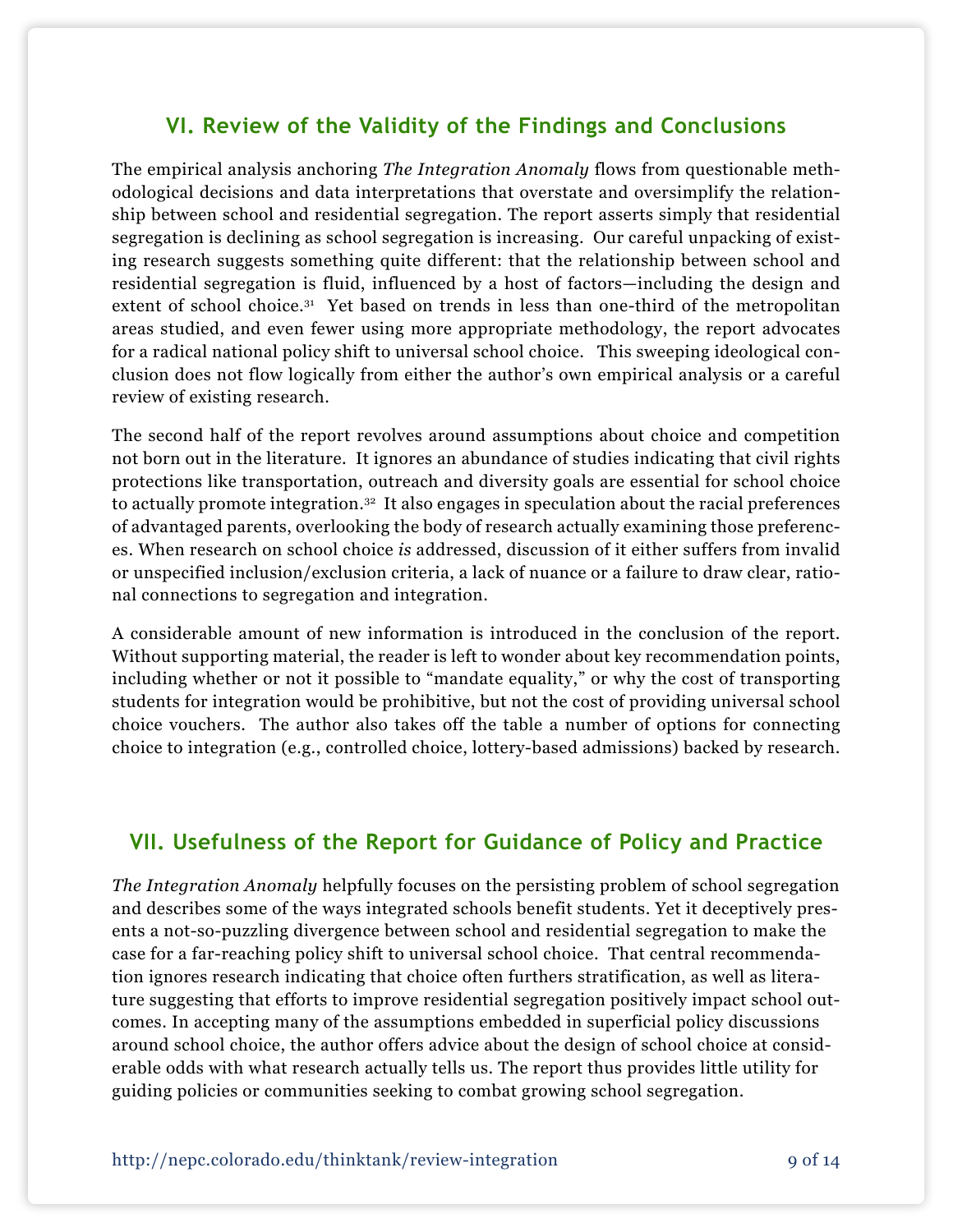## **Notes and References**

1 See for example Linn, R., & Welner, K.G. (2007). *Race conscious policies for assigning students to schools: Social science research and Supreme Court cases*. Washington, D.C.: National Academy of Education.

Mickelson, R.A., & Nkomo, M. (2012). Integrated schooling, life-course outcomes, and social cohesion in multiethnic democratic societies. *Review of Research in Education, 36*, 197-238.

 Braddock, J., & Eitle, T. (2004). The effects of school desegregation. In J. Banks & C. Banks (eds.), *Handbook of research on multicultural education* (pp. 828–846). New York: John Wiley & Sons.

- 2 Parents Involved in Community Schools v. Seattle School District No. 1, 551 U.S. 701
- 3 Rothstein, R. (2014, April). Brown v. Board at 60: Why have we been so disappointed? What have we learned? Washington, D.C.: Economic Policy Institute. Retrieved November 30, 2015, from [http://www.epi.org/](http://www.epi.org/publication/brown-at-60-why-have-we-been-so-disappointed-what-have-we-learned/) [publication/brown-at-60-why-have-we-been-so-disappointed-what-have-we-learned/](http://www.epi.org/publication/brown-at-60-why-have-we-been-so-disappointed-what-have-we-learned/)

Rusk, D. (2010). Building sustainable, inclusive communities. Washington, D.C.: Poverty and Race Research Action Council/Building One America. Retrieved November 30, 2015, from http://www.prrac.org/pdf/ SustainableInclusiveCommunities.pdf

- 4 Scafidi, B. (2015). *The integration anomaly: Comparing the effects of K-12 education delivery models on segregation in schools.* Indianapolis, IN: The Friedman Foundation. Retrieved November 16, 2015, from http://www.edchoice.org/research/the-integration-anomaly/
- 5 Report, Table 1, pg. 9
- 6 Report, pg. 1
- 7 Hertz, D. (2015, January 5). The new asymmetry of segregation. *City Notes*. Retrieved July 9, 2015, from <http://danielkayhertz.com/2015/01/05/the-new-asymmetry-of-segregation/>

Sharkey, P. (2013). *Stuck in place: Urban neighborhoods and the end of progress toward racial equality.* Chicago: University of Chicago Press.

- 8 Bischoff, K., & Reardon, S. (2011). Growth in the residential segregation of families by income, 1970-2009. *US2010 Project.* Providence: Brown University. The report acknowledges this trend in a subsequent section.
- 9 Alba, R., & Romalewski, S. (2012). The end of segregation? Hardly. New York: Center for Urban Research. Retrieved February 10, 2015, from [http://www.gc.cuny.edu/Page-Elements/Academics-Research-Centers-](http://www.gc.cuny.edu/Page-Elements/Academics-Research-Centers-Initiatives/Centers-and-Institutes/Center-for-Urban-Research/CUR-research-initiatives/The-End-of-Segregation-Hardly)[Initiatives/Centers-and-Institutes/Center-for-Urban-Research/CUR-research-initiatives/The-End-of-](http://www.gc.cuny.edu/Page-Elements/Academics-Research-Centers-Initiatives/Centers-and-Institutes/Center-for-Urban-Research/CUR-research-initiatives/The-End-of-Segregation-Hardly)[Segregation-Hardly](http://www.gc.cuny.edu/Page-Elements/Academics-Research-Centers-Initiatives/Centers-and-Institutes/Center-for-Urban-Research/CUR-research-initiatives/The-End-of-Segregation-Hardly)

Farrell, C.R. (2015). Immigrant suburbanisation and the shifting geographic structure of metropolitan segregation in the United States. *Urban Studies*, 1-20.

- 10 Fiel, J. (2015). Closing ranks: Closure, status competition, and school segregation. *American Journal of Sociology 121*(1), 126-170.
- 11 Orfield, M. (2015). Milliken, Meredith and metropolitan segregation, *UCLA Law Review, 62*, 367-438. Siegel-Hawley, G. (2013). City lines, county lines, color lines. *Teachers College Record*, *11*5(6), 1-45.

#### http://nepc.colorado.edu/thinktank/review-integration 10 of 14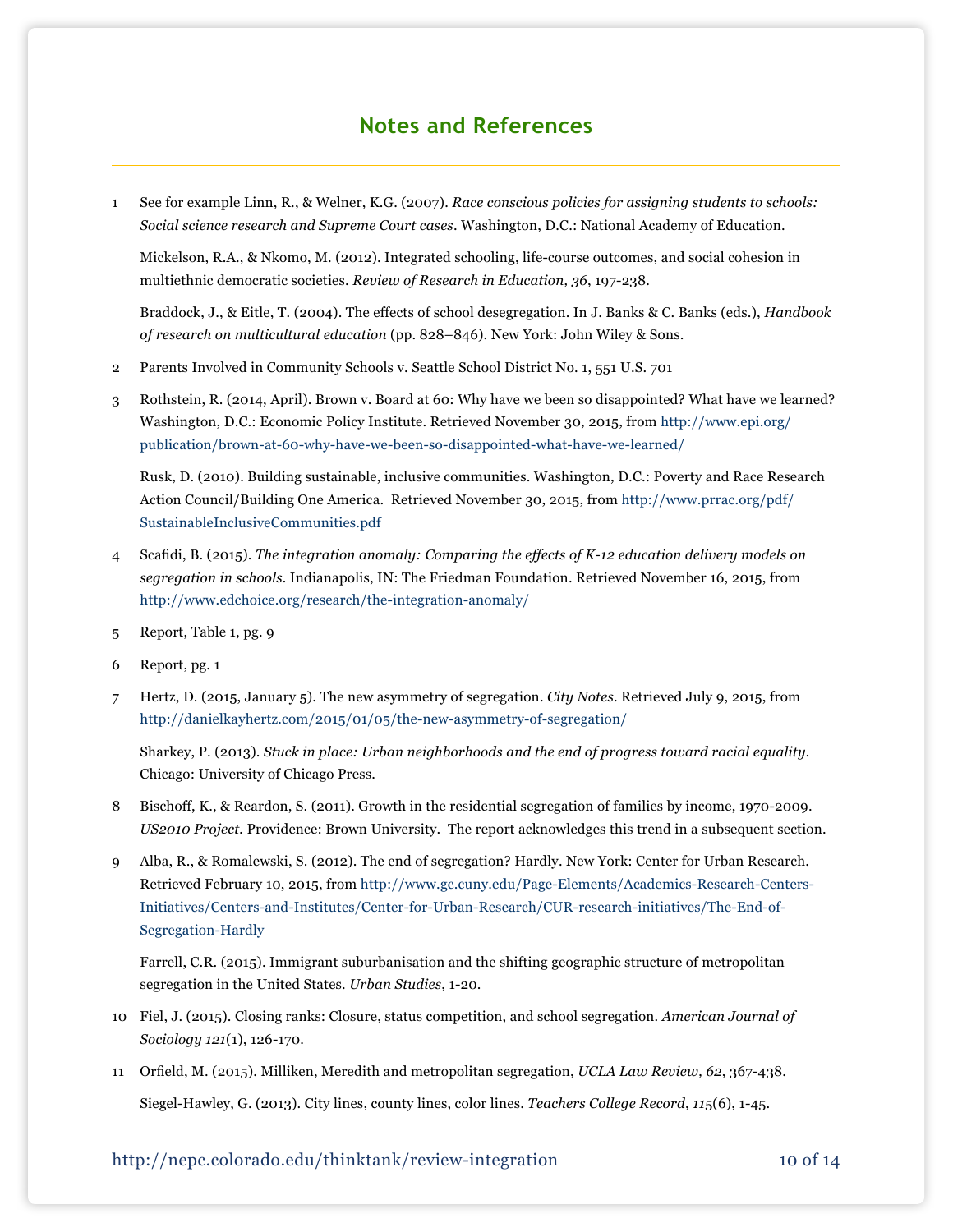Orfield, G. (2001). Metropolitan school desegregation: Impacts on metropolitan society. In J.A. Powell, G. Kearney, & V. Kay (Eds.), *In pursuit of a dream deferred* (pp. 121-157). New York, NY: Peter Lang.

12 Reardon, S., & Yun, J.T. (2005). Integrating neighborhoods, segregating schools: The retreat from school desegregation in the South, 1990-2000. In J.C. Boger & G. Orfield (Eds.), *School resegregation: Must the South turn back?* (pp. 51-69). Chapel Hill: University of North Carolina Press.

Frankenberg, E. (2013). The role of residential segregation in contemporary school segregation. *Education and Urban Society 45*(5), 548-570*.* 

- 13 Schwartz, H. (2010). *Housing policy is school policy*. New York: The Century Foundation.
- 14 B. Fuller, R.F. Elmore, & G. Orfield, Eds. (1996). *Who chooses? Who loses? Culture, institutions, and the unequal effects of school choice*. New York: Teachers College Press.

Gewirtz, S., Ball, S.J., & Bowe, R. (1995). *Markets*, *choice and equity in education*. Buckingham: Open University Press.

McEwan, P. (2008). Evaluating multigrade school reform in Latin America. *Comparative Education, 44*, 465- 483.

Morphis, E.A. (2015). The shift to school choice in New Zealand. National Center for the Study of Privatization, no. 179, Retrieved July 29, 2015, from http://www.ncspe.org/publications\_files/OP179.pdf

Carnoy, M. (1998). National voucher plans in Chile and Sweden: Did privatization reforms make for better education? *Comparative Education Review 42*(3)**,** 309-337.

- 15 Education Commission of the States. (2013, June). Does the state have a voluntary interdistrict open enrollment program? Denver: Author. Retrieved July 30, 2015, from http://ecs.force.com/mbdata/ mbquestU?SID=a0i70000006fu14&rep=OE13203&Q=Q3650
- 16 Witte, J., Carlson, D., & Lavery, L. (2011). The determinants of interdistrict open enrollment flows: Evidence from two states. *Educational Evaluation and Policy Analysis*, *33*, 76-94.

 Holme, J., & Richards, M. (2009). School choice and stratification in a regional context: Examining the role of inter-district choice. *Peabody Journal of Education, 84*, 150-171.

17 Renzulli, L.A. & Evans, L. (2005). School choice, charter schools, and white flight. *Social Problems, 52,* 398- 418.

Garcia, D.R. (2008). The impact of school choice on racial segregation in charter schools. *Educational Policy 22,* 805-829.

Weiher, G.R., & Tedin, K. L. (2002). Does choice lead to racially distinctive schools? Charter schools and household preferences. *Journal of Policy Analysis and Management, 21*(1), 79-92.

 Some studies find this to be true in urban areas. See, e.g., Kotok, S., Frankenberg, E., Schafft, K., Mann, B., & Fuller, E. (2015, online first). School choice, racial segregation, and poverty concentration: Evidence from Pennsylvania charter school transfers. *Educational Policy*.

18 Some states do have racially diversity guidelines in their state charter legislation but there is little evidence that such statutes are enforced. See Siegel-Hawley, G., & Frankenberg, E. (2011). Does law influence charter school diversity? An analysis of federal and state legislation. *Michigan Journal of Race & Law 16*(2), 321-376.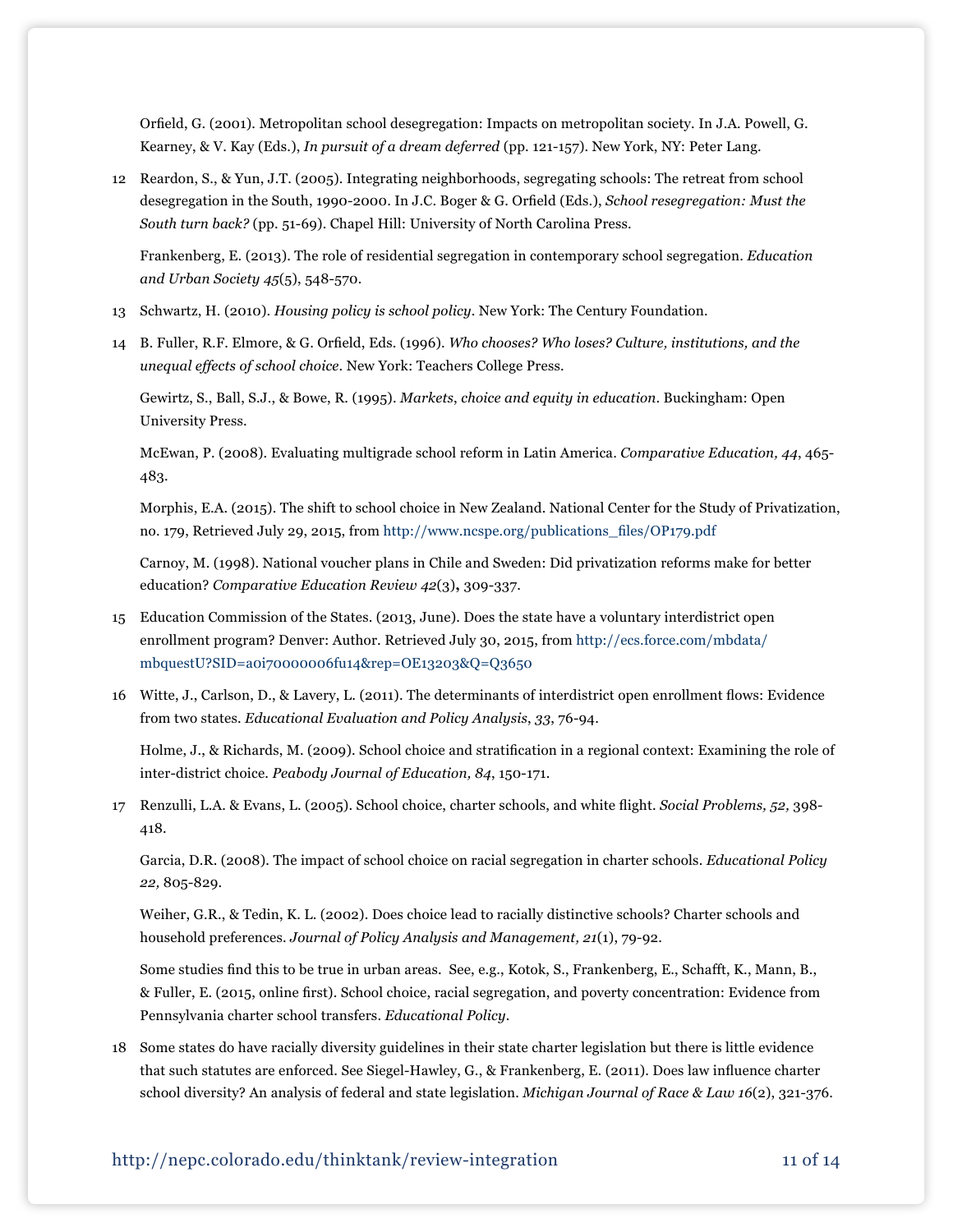19 See Garcia, D.R. (2008). The impact of school choice on racial segregation in charter schools. *Educational Policy 22,* 805-829.

Weiher, G.R., & Tedin, K. L. (2002). Does choice lead to racially distinctive schools? Charter schools and household preferences. *Journal of Policy Analysis and Management, 21*(1), 79-92.

 Ni, Y. (2012). The sorting effect of charter schools on student composition in traditional public schools. *Educational Policy*, *26*, 215-242.

 Kotok, S., Frankenberg, E., Schafft, K., Mann, B., & Fuller, E. (2015, online first). School choice, racial segregation, and poverty concentration: Evidence from Pennsylvania charter school transfers. *Educational Policy*.

Stein, M.L. (2015). Public school choice and racial sorting: An examination of charter schools in Indianapolis. *American Journal of Education*, *121*(4), 597-627.

- 20 Frankenberg, E., Siegel-Hawley, G., & Wang, J. (2011). Choice without equity: Charter school segregation. *Education Policy Analysis Archives, 19(1).* Retrieved from http://epaa.asu.edu/ojs/article/view/779
- 21 Holme, J.J. (2002). Buying homes, buying schools: School choice and the social construction of school quality. *Harvard Educational Review*, *72*, 177-205.

Lareau, A. (2014). Schools, housing and the reproduction of inequality. In K. Goyette & A. Lareau (Eds.), *Choosing homes, choosing schools* (pp. 169-206). New York: Russell Sage.

Roda, A., & Wells, A.S. (2013). School choice policies and racial segregation: Where white parents' good intentions, anxiety, and privilege collide. *American Journal of Education, 119*(2), 261-293.

Hamilton, L., & Guin, K. (2005). Understanding how families choose schools. In R. Betts & T. Loveless (Eds.), *Getting choice right: Ensuring equity and efficiency in education policy* (pp. 40-60). Washington, DC: Brookings Institution Press.

22 Saporito, S. (2003). Private choices, public consequences: Magnet school choice and segregation by race and poverty. *Social Problems, 50*(2), 181-203.

Saporito, S., & Sohoni, D. (2006). Coloring outside the lines: Racial segregation in public schools and their attendance boundaries. *Sociology of Education, 79*, 81–105.

23 Ball, S. (1997). On the cusp: Parents choosing between state and private schools in the U.K. *International Journal of Inclusive Education, 1*(1), 1-17.

 Betts, J., & Fairlie, R. (2001). Explaining ethnic, racial and immigrant differences in private school attendance, *Journal of Urban Economics 86*(2), 155-89.

24 Orfield, G., & Frankenberg, E. (2013). *Educational delusions? Why choice can deepen inequality and how to make it fair.* Berkeley, CA: University of California Press.

Alves, M., & Willie, C. (1987). Controlled choice assignments: A new approach to desegregation. *The Urban Review, 19*, 67-86.

25 Orfield, G., & Frankenberg, E. (2013). *Educational delusions? Why choice can deepen inequality and how to make it fair.* Berkeley, CA: University of California Press.

Alves, M., & Willie, C. (1987). Controlled choice assignments: A new approach to desegregation. *The Urban*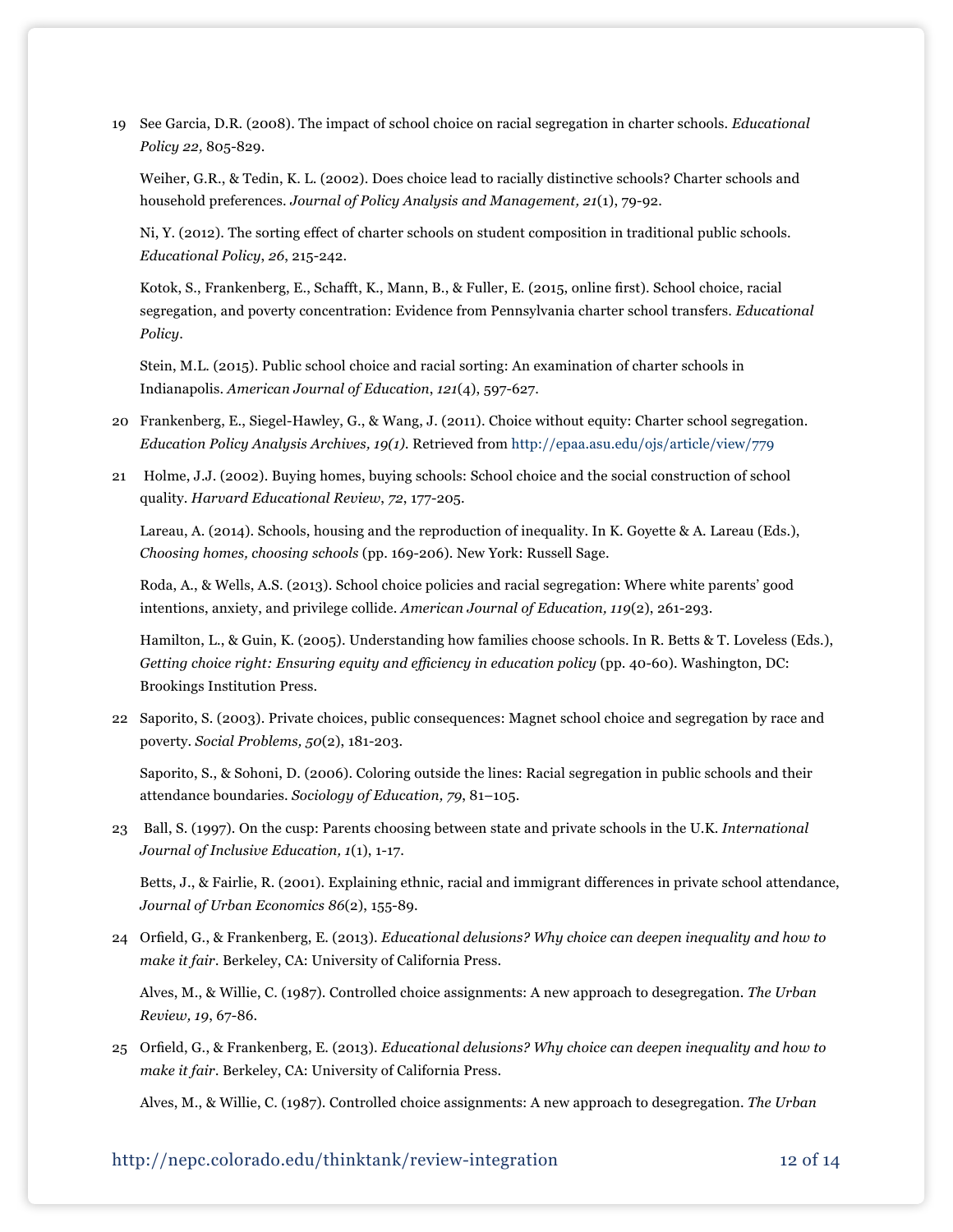*Review, 19*, 67-86*.*

26 Orr, A. (2003). Black-white differences in achievement: The importance of wealth. *Sociology of Education 76*(4), 281-304.

Zwick, R. (Ed.). (2004). *Rethinking the SAT.* New York, NY: Taylor and Francis.

- 27 For example, the percentage of black students might increase from 50% to 90% but as long as they were evenly distributed across schools, the DI would remain constant even as the school experience for students would be quite different.
- 28 Many demographic scholars use "white non-Hispanic" and "black non-Hispanic" to reflect these data collection changes. See, e.g., Myers, D. (2007). *Immigrants and boomers.* New York, NY: Russell Sage Foundation.
- 29 Charles Clotfelter as cited in footnote 6 of the report.
- 30 John Logan's analysis of segregation describes the following levels in evaluating change over a decade: 10 points or more is very significant; 5-10 points in moderate change; and below 5 points is small change or no real change at all. See Lewis Mumford Center. (2001). Ethnic diversity grows, neighborhood integration lags behind. Albany, NY: Author. Retrieved November 23, 2015, from [http://mumford.albany.edu/census/](http://mumford.albany.edu/census/WholePop/WPreport/MumfordReport.pdf) [WholePop/WPreport/MumfordReport.pdf](http://mumford.albany.edu/census/WholePop/WPreport/MumfordReport.pdf)
- 31 See discussion in Part IV.
- 32 See, e.g., endnote 25.